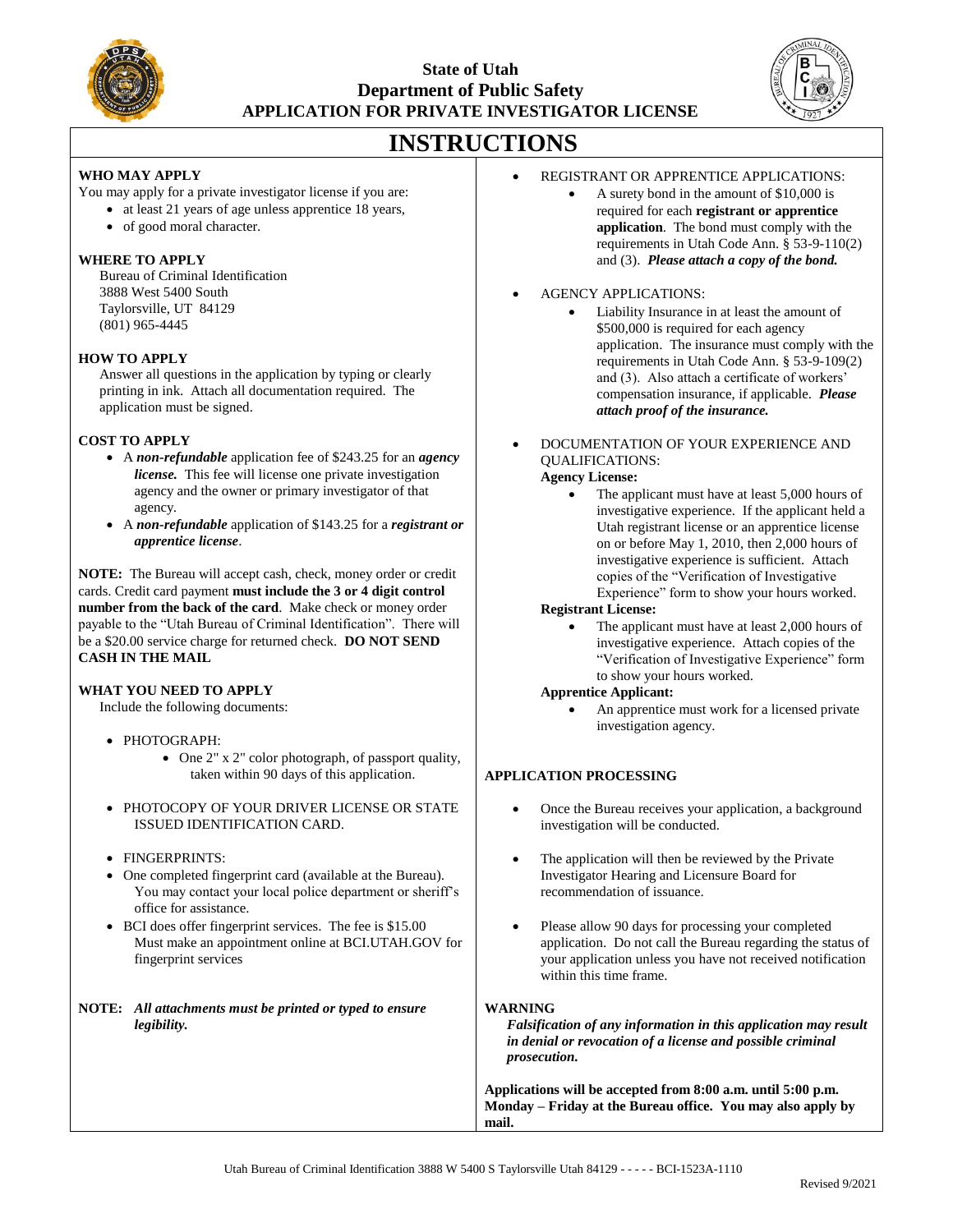

## **State of Utah Department of Public Safety APPLICATION FOR PRIVATE INVESTIGATOR LICENSE**

Bureau Use Only

|                       |                                                                            | Please read all instructions prior to completing this form. TYPE OR PRINT IN INK.<br>Your application will not be processed unless this form is completely filled out and all applicable questions have been answered.                                         |         |          |                  |       |  |  |  |  |  |  |  |  |
|-----------------------|----------------------------------------------------------------------------|----------------------------------------------------------------------------------------------------------------------------------------------------------------------------------------------------------------------------------------------------------------|---------|----------|------------------|-------|--|--|--|--|--|--|--|--|
| Identification".      |                                                                            | Be sure to provide all supporting documents, one passport quality photo and one set of fingerprints. Enclose the appropriate fee<br>amount in the form of cash, check, money order or credit card. Check should be made payable to "Utah Bureau of Criminal    |         |          |                  |       |  |  |  |  |  |  |  |  |
|                       |                                                                            | <b>FEES ARE NON-REFUNDABLE</b>                                                                                                                                                                                                                                 |         |          |                  |       |  |  |  |  |  |  |  |  |
|                       | $\Box$ Agency License - \$243.25                                           | $\Box$ Registrant License - \$143.25 $\Box$ Apprentice License - \$143.25<br>Note: fee includes \$28.25 F.B.I. fingerprint fee.                                                                                                                                |         |          |                  |       |  |  |  |  |  |  |  |  |
| Name                  |                                                                            |                                                                                                                                                                                                                                                                |         |          |                  |       |  |  |  |  |  |  |  |  |
|                       | (First)<br>(Last)                                                          | (Middle)                                                                                                                                                                                                                                                       |         |          |                  |       |  |  |  |  |  |  |  |  |
|                       |                                                                            | Previously used Name(S)(Maiden, etc.) Contact the Contract of the Contract of Social Security Number                                                                                                                                                           |         |          |                  |       |  |  |  |  |  |  |  |  |
| Physical<br>Address_  |                                                                            |                                                                                                                                                                                                                                                                |         |          |                  |       |  |  |  |  |  |  |  |  |
|                       | (Street)                                                                   | (City)                                                                                                                                                                                                                                                         |         | (County) | (State)          | (Zip) |  |  |  |  |  |  |  |  |
|                       | Mailing Address (if different)                                             |                                                                                                                                                                                                                                                                |         |          |                  |       |  |  |  |  |  |  |  |  |
|                       |                                                                            |                                                                                                                                                                                                                                                                |         |          |                  |       |  |  |  |  |  |  |  |  |
|                       |                                                                            | Height Neight Neight Eye Color Hair Color Sex Race Race                                                                                                                                                                                                        |         |          |                  |       |  |  |  |  |  |  |  |  |
|                       |                                                                            | ALL APPLICANTS: Please answer "Yes" or "No" to all questions below. A complete criminal background check will be conducted including<br>expunged and juvenile court records. If you answer "Yes" to any question, attach documentation explaining your answer. |         |          |                  |       |  |  |  |  |  |  |  |  |
| $\square$ Yes         | $\square$ No Have you ever been convicted of a felony?                     |                                                                                                                                                                                                                                                                |         |          |                  |       |  |  |  |  |  |  |  |  |
| $\square$ Yes         |                                                                            | $\square$ No Have you ever been convicted of any act involving illegally using, carrying, or possessing a dangerous weapon?                                                                                                                                    |         |          |                  |       |  |  |  |  |  |  |  |  |
| $\square$ Yes         | $\square$ No Have you ever been convicted of any act of personal violence? |                                                                                                                                                                                                                                                                |         |          |                  |       |  |  |  |  |  |  |  |  |
| $\square$ Yes         |                                                                            | $\square$ No Have you ever been convicted of any act constituting dishonesty or fraud?                                                                                                                                                                         |         |          |                  |       |  |  |  |  |  |  |  |  |
| $\square$ Yes         |                                                                            | $\square$ No Have you ever been convicted of any act involving moral turpitude? (i.e., theft, shoplifting, sex crimes, etc.)                                                                                                                                   |         |          |                  |       |  |  |  |  |  |  |  |  |
| $\square$ Yes         |                                                                            | $\square$ No Are you currently on probation, parole, or named in an outstanding arrest warrant?                                                                                                                                                                |         |          |                  |       |  |  |  |  |  |  |  |  |
| $\square$ Yes         |                                                                            | $\square$ No Have you ever been licensed as a private investigator in another state or jurisdiction?                                                                                                                                                           |         |          |                  |       |  |  |  |  |  |  |  |  |
| $\square$ Yes         |                                                                            | $\square$ No If you were previously licensed as a private investigator in another state or jurisdiction, were you ever<br>charged with a civil or criminal violation that resulted in disciplinary action against your license?                                |         |          |                  |       |  |  |  |  |  |  |  |  |
|                       |                                                                            |                                                                                                                                                                                                                                                                |         |          |                  |       |  |  |  |  |  |  |  |  |
|                       |                                                                            | <b>AGENCY APPLICANTS: Provide information below regarding your P.I. agency.</b>                                                                                                                                                                                |         |          |                  |       |  |  |  |  |  |  |  |  |
| <b>AGENCY NAME</b>    |                                                                            |                                                                                                                                                                                                                                                                |         |          | PHONE #          |       |  |  |  |  |  |  |  |  |
| <b>AGENCY ADDRESS</b> | (Street)                                                                   |                                                                                                                                                                                                                                                                | (State) |          |                  |       |  |  |  |  |  |  |  |  |
|                       |                                                                            | (City)                                                                                                                                                                                                                                                         |         |          |                  | (Zip) |  |  |  |  |  |  |  |  |
|                       | MAILING ADDRESS (If different)<br>(Street)                                 | (City)                                                                                                                                                                                                                                                         | (State) |          |                  | (Zip) |  |  |  |  |  |  |  |  |
|                       |                                                                            | REGISTRANT OR APPRENTICE APPLICANTS: Provide information below regarding the P.I. agency you will be working for.                                                                                                                                              |         |          |                  |       |  |  |  |  |  |  |  |  |
| AGENCY NAME           |                                                                            |                                                                                                                                                                                                                                                                |         |          | PHONE # AGENCY # |       |  |  |  |  |  |  |  |  |
|                       | SIGNATURE OF AGENCY LICENSEE OR DESIGNEE                                   |                                                                                                                                                                                                                                                                |         |          |                  |       |  |  |  |  |  |  |  |  |